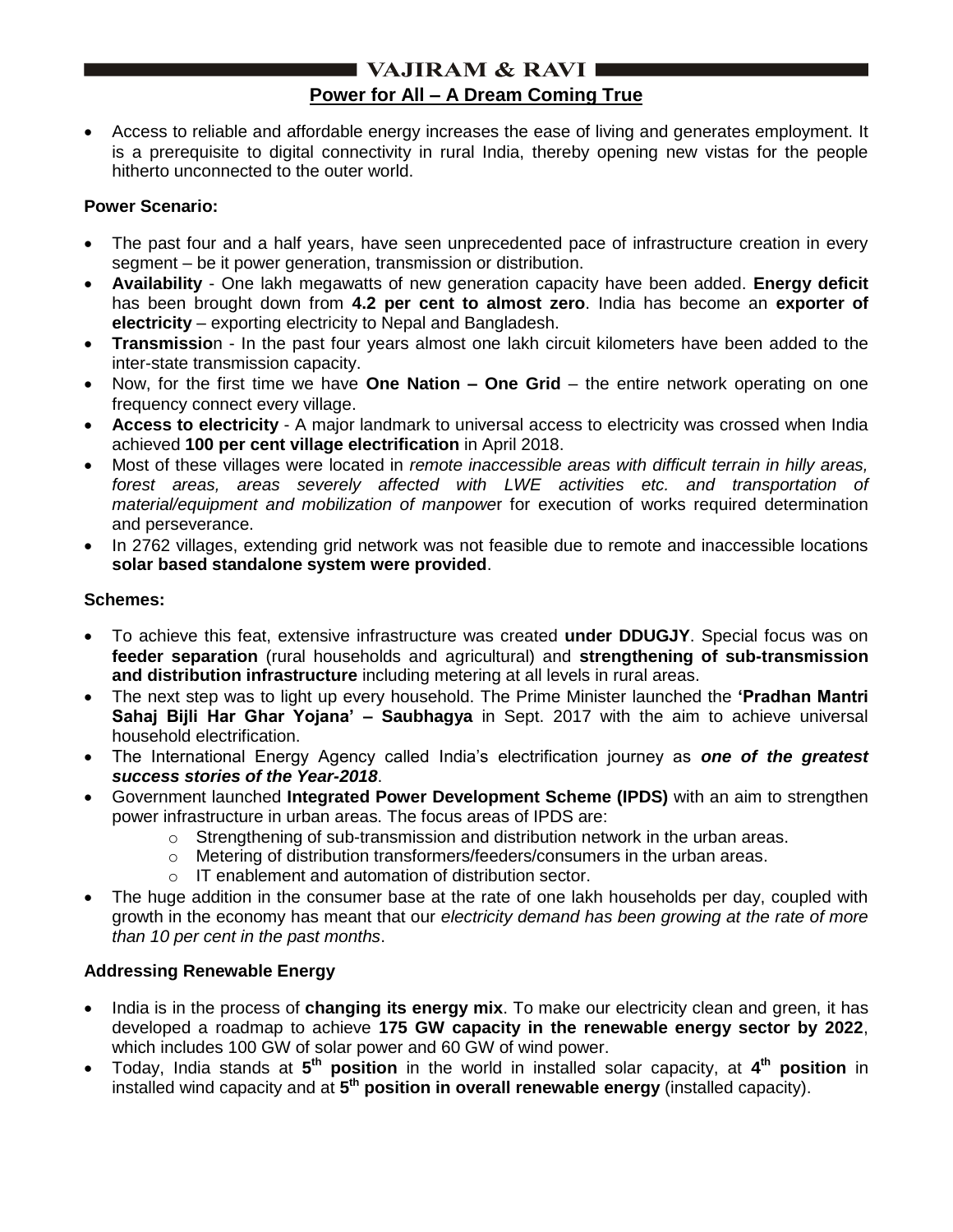# **NAJIRAM & RAVI I**

#### **Steps for Energy Efficiency**

- Household LED bulb distribution program **UJALA and SLNP** (**Streetlight National Project**) for replacing conventional streetlights with smart and energy efficient LED street lights have saved billions of unit electricity per year.
- **Star Labeling program**, **Energy Conservation Building Code** and energy efficiency measures through **Perform. Achieve and Trade (PAT)** are also important initiatives in the field of energy efficiency.
- The first cycle of the PAT for industry achieved savings of more than 8.6 million tones of oil equivalent which is almost 1.23 percent of primary energy supply of India.

### **Way Forward:**

- A new Tariff Policy is being finalized. This policy makes it mandatory to provide reliable and 24×7 power supply for all from  $1<sup>st</sup>$  April 2019.
- If a power outage occurs without a valid reason (e.g., for scheduled maintenance or disruption due to natural calamity), the concerned power distribution company (DISCOM) will face penalties.
- Another futuristic area we are working on is **Smart Electricity Meters**.
- This will revolutionise the power sector by way of **reduced AT & C losses**, **better health of DISCOMs**, **incentivisation of energy conservation and ease of bill payments** etc. Further, it will generate skilled employment for the youth.
- The Government has launched the **National E-Mobility programme** to promote electric vehicles in a big way. Creation of extensive charging infrastructure is a prerequisite for large scale adoption of EVs.
- Our country jumped to **24th rank in 2018 on World Bank"s Ease of Getting Electricity in the world** as against 111st rank in 2014.
- This is a quantum leap and shows the result oriented approach.

## **Multi-Pronged Approach to Urban Transformation**

- India"s urban population was over 31 per cent in 2011 census. This is expected to rise to 40 per cent by 2030 and 50 per cent by 2050, i.e., it will cross 800 million.
- As per 2011 census, urban India contributed 63 per cent to the GDP; it is projected to grow over 75 per cent by 2030.

### **Challenges to Urban India**

- Poverty alleviation, basic infrastructure like water supply and issue of ease of living are the major challenges
- Therefore, a three-level strategy, as highlighted in following diagram has been envisaged: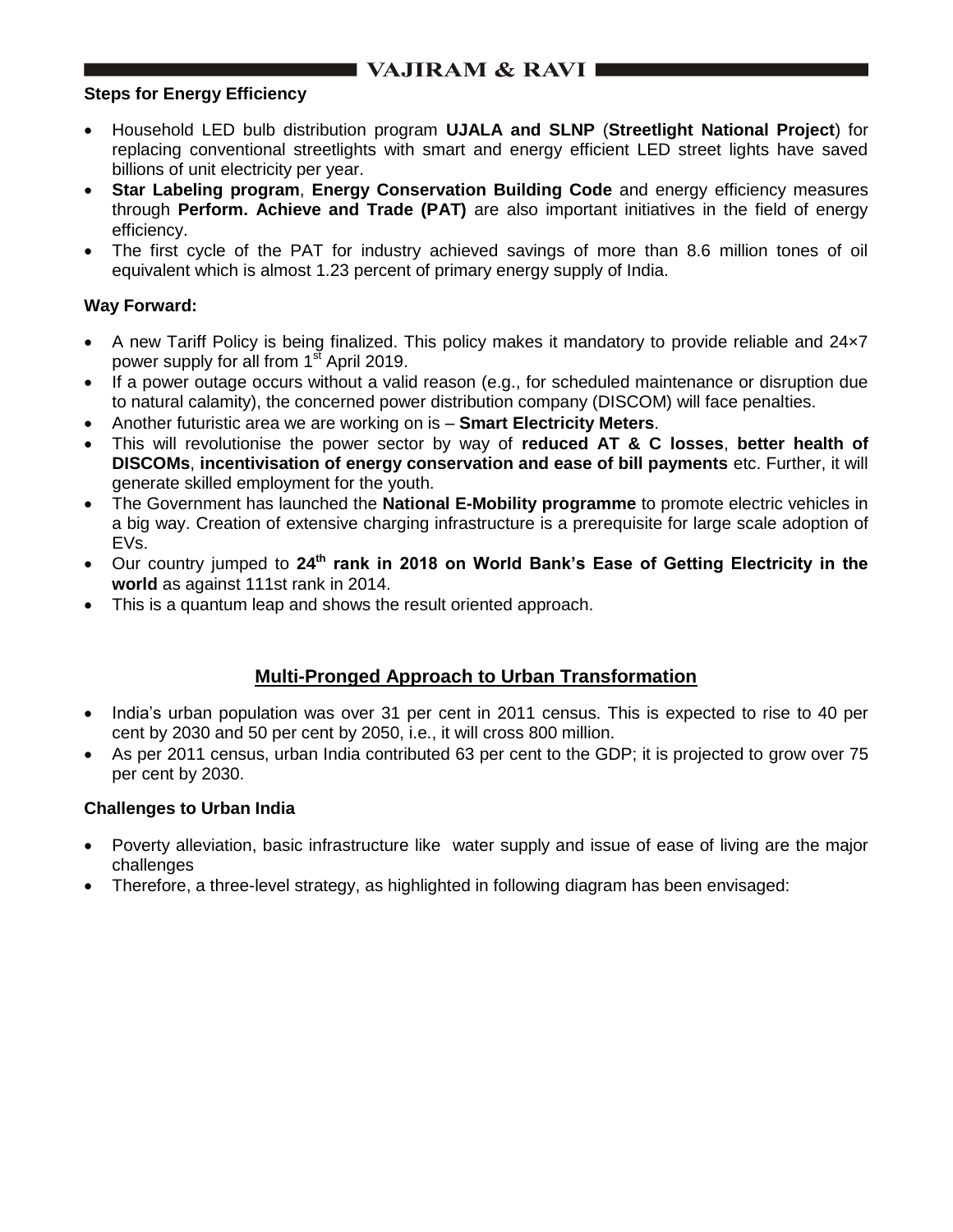# **VAJIRAM & RAVI**



#### **What do we mean by Smart Cities?**

- Smart Cities Mission was launched on June 25, 2015. Hoever, there is no fixed definition of a smart city. Our Smart Cities are woven around the following principles :
	- **1. Citizen at the Core**
	- **2. More from Less**
	- **3. Cooperative Competitive Federalism:** Cities are selected through competition in to stage challenges at state and Central levels.
	- **4. Integration, Innovation, Sustainability**
	- **5. Technology is the Means, and Not the Goal**
	- **6. Inclusiveness is a Guiding Philosophy:**
- Broadly, Smart Cities address three core issues: *Live-ability, Economic-ability and Sustain-ability.*
- Creating a better investment climate, enabling creation of jobs as per needs of available talent, attracting more investment and talent, breeding innovation, reducing levels of unemployment are some of the important aspirations of smart cities.

#### **Smart Cities Mission Strategy**

- The Mission tries to meet its major goals through a two-fold strategy: 1. **Area Based Development** - which focuses on development of world class localities within cities to act as replicable models through *redevelopment, retrofitting or green development*. 2. **Pan City development** - Wherein cities identify few key areas of intervention with use of digital technologies to create impacts on basic infrastructure and services with an intent to improve quality of life for their citizens.
- **Technology as a Means, and not the End** 
	- o Every Smart City under the Mission will have a Smart City Centre (also referred to as Integrated Command and Control Centre). Few examples in this regard are –
	- o Rajkot recorded an increases in on-line issuance of birth/death certificates; and through surveillance, crime rate has gone down.
	- o There is an improvement in traffic challans in Ahmedabad.
	- $\circ$  Pune has installed the city which feed data to the Smart city centre thereby enabling timely warning and response mechanism.
	- o In Vishakhapatnam, CCTV and GPS enabled buses are being tracked online through the Smart City Center.
	- $\circ$  Bhopal has seen a rise in its property tax collections and is able to track its transport services online.
- **Quality of Life and Economy**
	- o The Mission promotes **mixed land-use in area-based developments** as proximity and density reduce the per capita costs of providing and maintaining infrastructure and services, while creating knowledge spill-overs and specialization that hugely enhance the urban productivity.
- **Innovation as Key Driver -**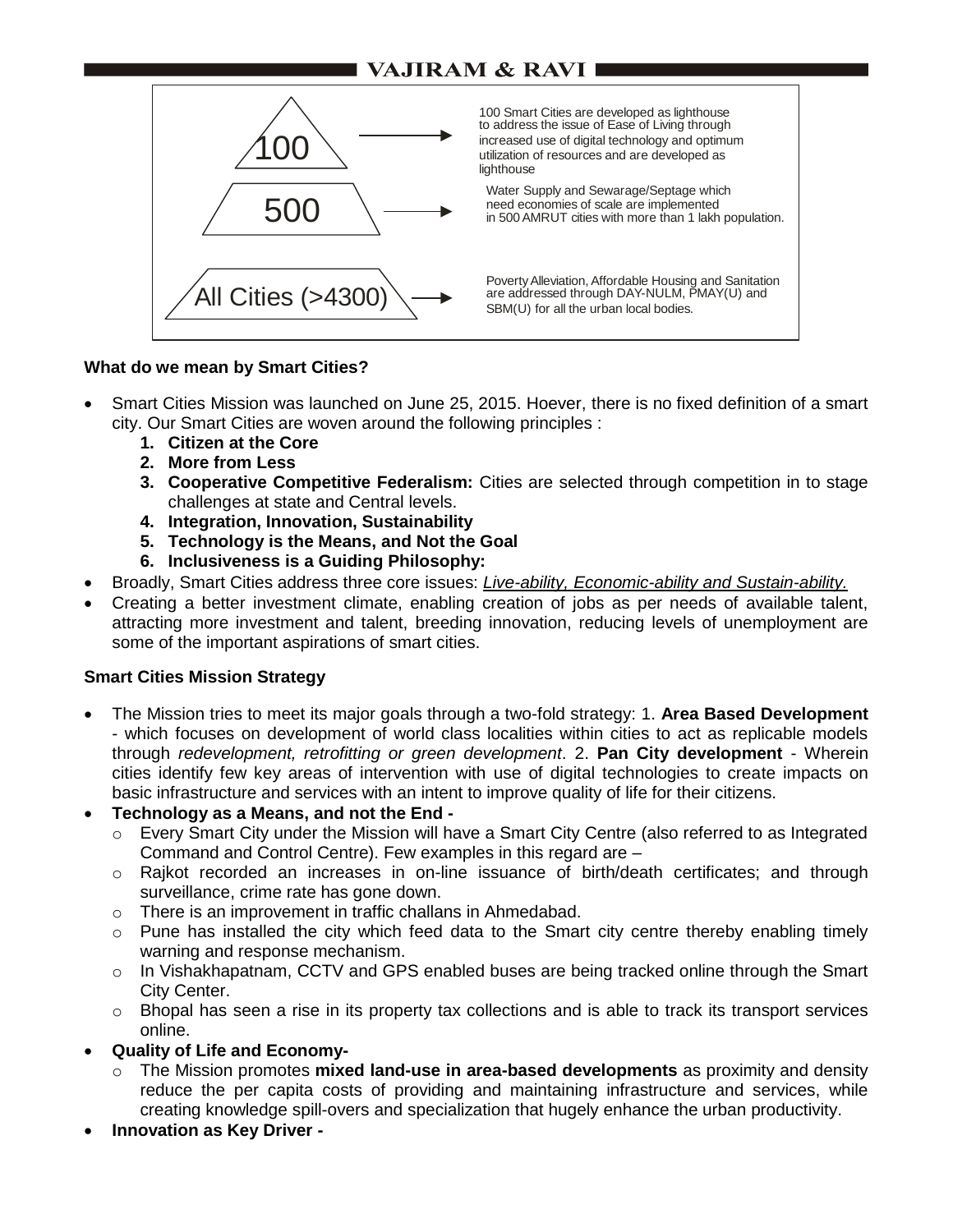# ■ VAJIRAM & RAVI I

- o Recognising the role of Start-ups, the Smart Cities Mission will work to create an innovation eco-system in Smart Cities through **SPIRIT-Smart Cities Promoting Innovation Research and Incubation in Technology**.
- o It is an initiative in collaboration with Atal Innovation Mission (AIM) and Start-up India program harnessing the strengths of the three initiatives.
- o Another important area of transformation is the digital payments space.
- **Impact on Sustainability -**
	- $\circ$  Smart Cities have proposed investments to ensure assured electricity supply with at least 10 per cent of the Smart City"s energy requirement coming from Solar Energy. Diu has become the first city to completely switch over to solar power during the day-time.

## **Key Enablers**

Smart Governance, improved urban finance, capacity building and technology driven innovation are key enablers in the performance of the smart cities.

### **A. Smart Governance -**

- Smart Cities Mission aims to **address barriers in data driven governance** through **"Data Smart Cities"**, an evolving policy framework on data for smart cities, which aims to be a catalyst for the entire eco-system comprising of people, processes and technology.
- Smart Cities Mission intends to unlock civic data for all 100 cities.
- Making ULBs financially self-sufficient is very important for sustainable development. The Ministry started **credit rating of cities**, which has been completed in 465 cities.
- The Ministry has **incentivized ULBs through cash incentive** of Rs. 13 crore for every Rs. 100 crore of municipal bonds issued, equivalent to 2 per cent interest subvention.
- Cities are implementing projects in PPP mode for Housing, Waste-to-Energy, Solar Rooftop, Public Bike Sharing, Parking Management, Smart Cards and Transport Hubs.

### **B. Capacity Building and Knowledge Management -**

- The Ministry has launched the **Cities Investment To Innovate, Integrate and Sustain (CITIIS)** Challenge in collaboration with the French Development Bank (AFD).
- AFD will provide investment support to selected cities in key sectors of Sustainable Mobility, Public Open Spaces, Urban Governance & ICT and Social & Organization Innovation in Low-Income Settlements.
- **India Smart Cities Fellowship & Programs** has been launched to engage brilliant youth with the Mission.
- **SmartNet** is an initiative to support the development of cities across India and to **create a resource-rich ecosystem** of learning, sharing and disseminating for city managers and primary stakeholders in the urban transformation of India.

## **C. National Urban Innovation Hub**

- A new entity titled the **"National Urban Innovation Hub" (NUIH)** is being proposed at the national level to consolidate existing resources and to expand the footprint of innovation development and capacity building for the urban sector.
- NUIH will anchor the **National Smart Cities Capacity Building Program** to produce empowered functionaries and stronger institutions.
- NUIH will be powered by the **National Urban Innovation Stack (NUIS).**
- NUIS is a nationally-shared digital infrastructure usable by the Governments, both at Centre and States and across public and private sectors.

### **Way Forward:**

 At the start of the mission, one of the biggest challenges was to create an institutional framework at city level. It is for the **first time that city level SPVs** have been created for comprehensive urban development in India. Now, these cities have to build capacity at city level to take up innovative technology solutions.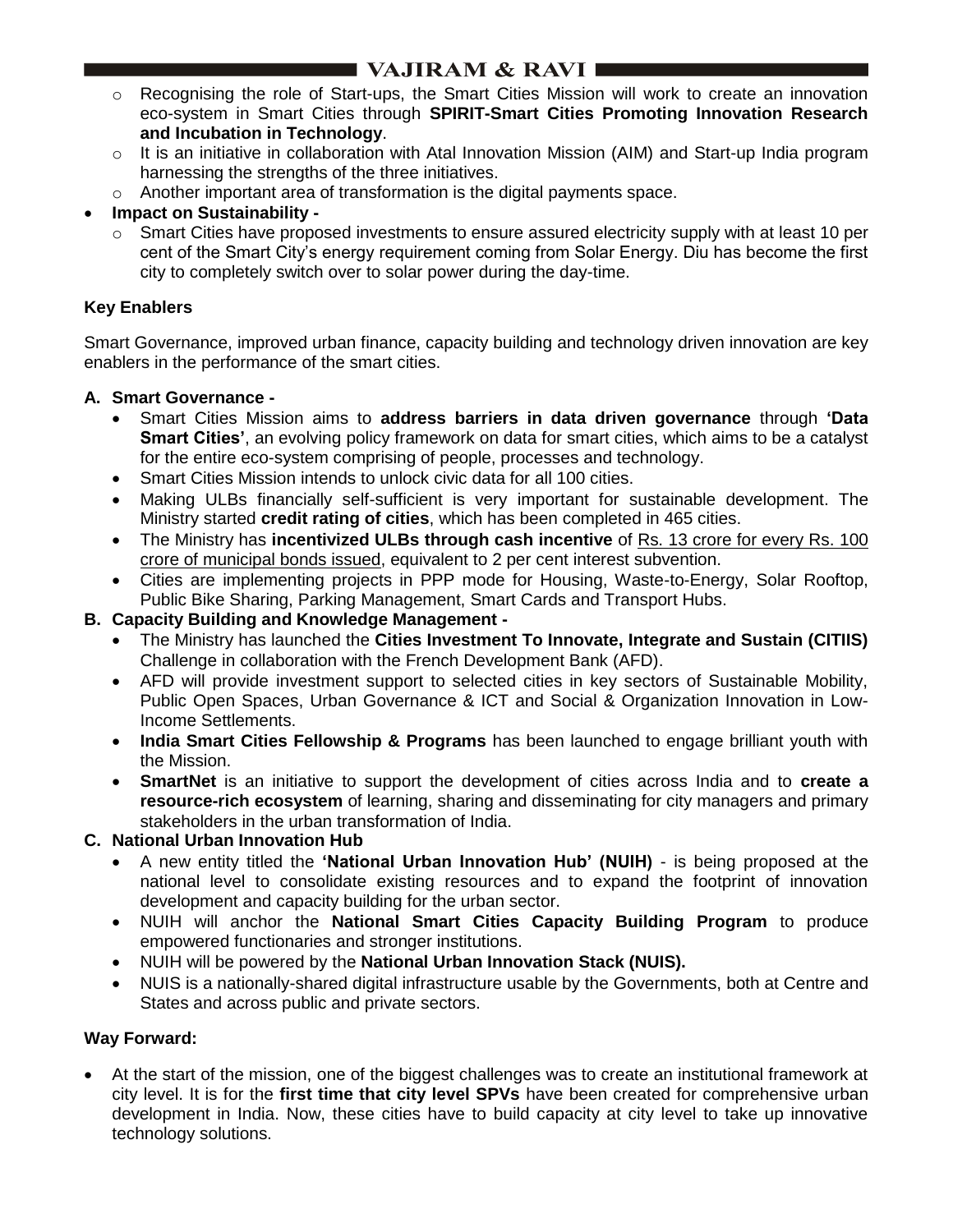# $\blacksquare$  VAJIRAM & RAVI $\blacksquare$

- A major challenge is to build **urban finance capacities** in order for cities to be able to leverage grants being provided by the governments.
- **Innovative financing models** like *issuance of municipal bonds, developing PPP projects and formulating land value capture finance* (VCF) policies are required.
- The importance of **standardization in the context of development** of Smart Cities cannot be ignored.
- The Mission is closely working with Bureau of Indian Standards (BIS) in an effort to come up with smart ICT infrastructure standards and they are hopeful that they should be able to release the first version of these standards around mid-2019.

# **National Water Ways: Integrated Transport Network**

The Government of India is aggressively pushing for the development of inland waterway routes as part of an integrated transport network strategy.

## **Steps taken:**

- In November 2018, India"s **first riverine multimodal terminal on river Ganga** (National Waterway-1) at Varanasi was dedicated to the nation.
- On the same day, country"s first container cargo that travelled on river Ganga (National Waterway-1) from Kolkata to Varanasi was also received.
- **106 new national waterways** were announced under the **National Waterways Act, 2016**. With the five existing National Waterways (NW), the addition of the new ones takes the **total number to 111 in the country**.
- **Inland Waterways Authority of India (IWAI)**, the nodal agency under the Ministry of Shipping is mandated to make National Waterways commercially navigable.
- IWAI aims to increase the cargo transportation through IWT on National Waterways in the country from 55 million tones currently to 150 million tones by 2023.
- **Jal Marg Vikas Project (JMVP**) was announced on National Waterway-1 (NW-1) to enable commercial navigation on Varanasi-Haldia stretch of river Ganga.
- Of the **three multimodal terminals** being built on river Ganga under JMVP, the **one at Varanasi** is already operational and **second in Sahibganj** (Jharkhand) will be ready by mid-2019.
- **According to a World Bank economic analysis**, approximately **1.5 lakh direct and indirect employment opportunities** will be created due to interventions under the Jal Marg Vikas Project.
- JMVP is a wholly inclusive, economic and environment friendly game changer intervention on river Ganga.
- The project not only creates an alternative, cost effective mode of transport but **will create "Room for River"** which has *proved to be an effective flood mitigating and river conservancy measure internationally, especially in low lying Netherlands*.
- NW-1, along with the proposed Eastern Dedicated Freight Corridor and NH-2, constitute the **Eastern Transport Corridor of India** *connecting the National Capital Region (NCR) with the eastern and North-eastern states and Myanmar, Thailand, Nepal and other east and Southeast Asian countries through the Kolkata Port and Indo-Bangladesh Protocol Route*.
- IWAI launched a **dedicated portal "FOCAL"** connect **cargo owners and shippers** with real time data on availability of vessels.
- A developed IWT will not only augment the overall transport capacity of the country, but will also help **correct the transport modal mix** that impose huge logistics costs on the Indian economy.
- The **costs of logistics in India, at 15 per cent of GDP**, is about twice those in the United States.
- The **logistic share of waterways** in the USA is 8.3 per cent, in Europe (7 per cent), in China (8.7 per cent), while in India it is **only about 1.5 per cent**. *India has 14,500 kilometers of navigable inland waterways*.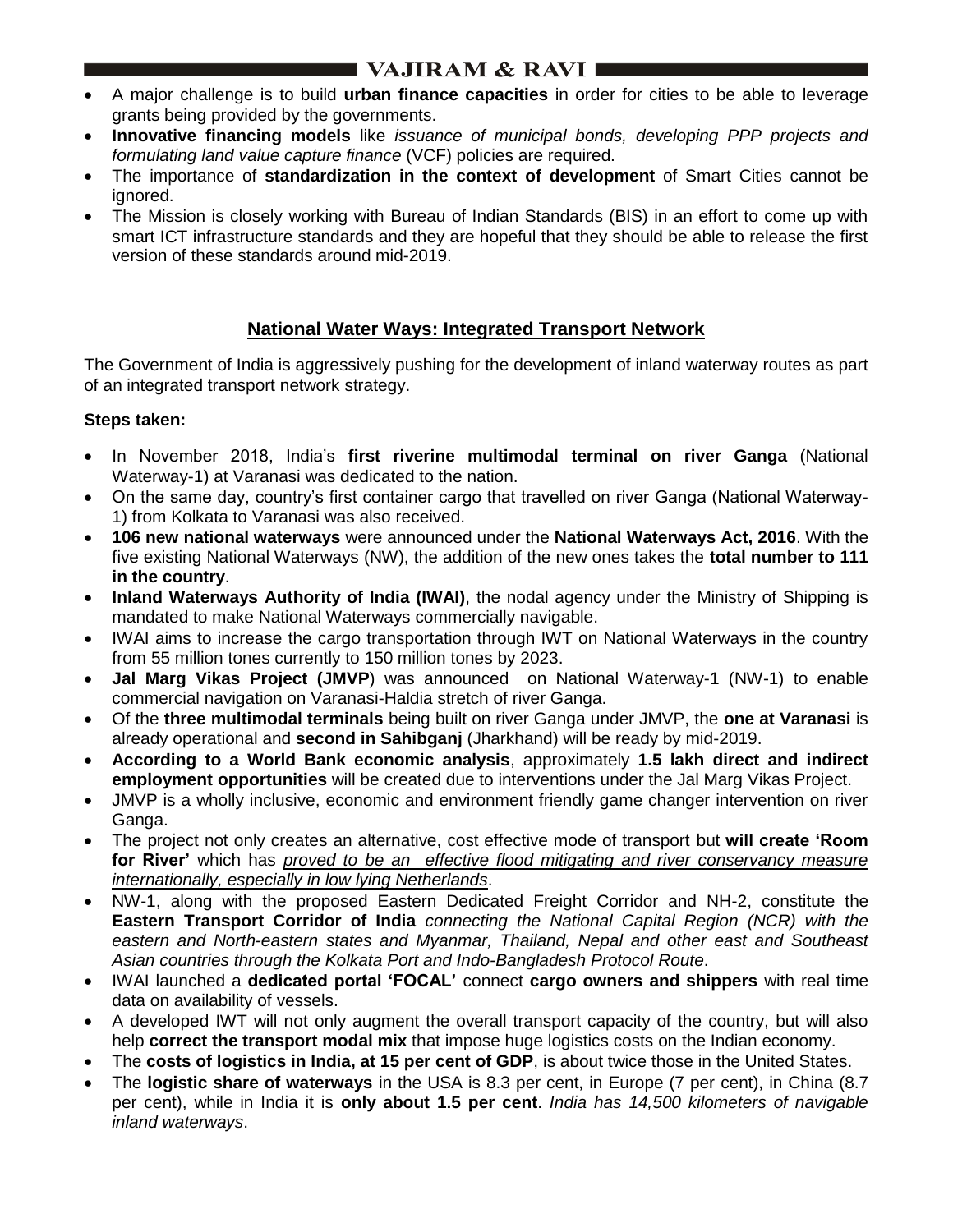# I VAJIRAM & RAVI I

- **Vessel design** In August, 2018, IWAI made **public 13 standardised state-of –the-art ship designs** suitable for large barge haulage on river Ganga.
- It will serve as an enabler for the domestic shipbuilding industry working on inland vessels and open huge possibilities for cargo and passengers movement on National Waterway-1.

## **IWAI at Social Congregations**

- Inland Waterways Authority of India (IWAI) has been working hard towards facilitating safe passenger movements at Kumbh-Mela 2019.
- In the past, IWAI has provided similar facilities of ferrying pilgrims and channel marking at Ganga Sagar Mela in West Bengal and Prakash Parv at Patna.

#### **Benefits of Inland Water Transport**

**IWT provides supplementary mode of transport which is cost effective, fuel efficient and environment friendly.**

missions – CO<sub>2</sub> equivalent greenhouse gas emission per tone-km of cargo transportation is 15g by IWT, Rail and 64 g by Road transport.

hergy consumption – 1 HP can carry 400 kg load in waer, 500 kg by Rail and 10 kg on Road.

leld cost – 1 litre fuel can move 105 tonne-km by IWT, 85 tonne-km by Rail and 24 tonne-km of freight by

- IWT can provide optimal modal mix by integrating river transport with other modes thereby reducing total logistics costs.
- It eases congestion on Road and Rail networks.
- IWT requires very little land acquisition as compared to Road and Rail modes.
- Caters to the needs of the relatively under developed hinterland.

## **Business Opportunities**

The development works being undertaken by IWAI provide business opportunities to players involved in waterways in the fields of:

- Cargo movements
- Dredging works
- Construction, Operation and Maintenance of Terminals
- Barge Construction and Operations
- Navigation Aids
- Hydrographic Surveys
- Manpower Supply for Vessels and Terminals. Training of Vessel Crews
- Stevedoring and Forwarding
- Cruise Operations
- Consultancy Services for Techno-Economic Feasibility, Environmental and Social Impact and Market Analysis Studies, Preparation of DPRs.
- Project Management Consultancy
- Construction Supervision
- Proof Checking of Design
- Model Studies.

### **Promoting River Tourism**

- International publication **"CondeNast Traveller"** listed Ganga cruise as **one of the "six river cruises to take in 2017"**.
- In addition to becoming one of the principal cargo movement routes in India, this stretch on NW-1 has good potential for river cruise tourism.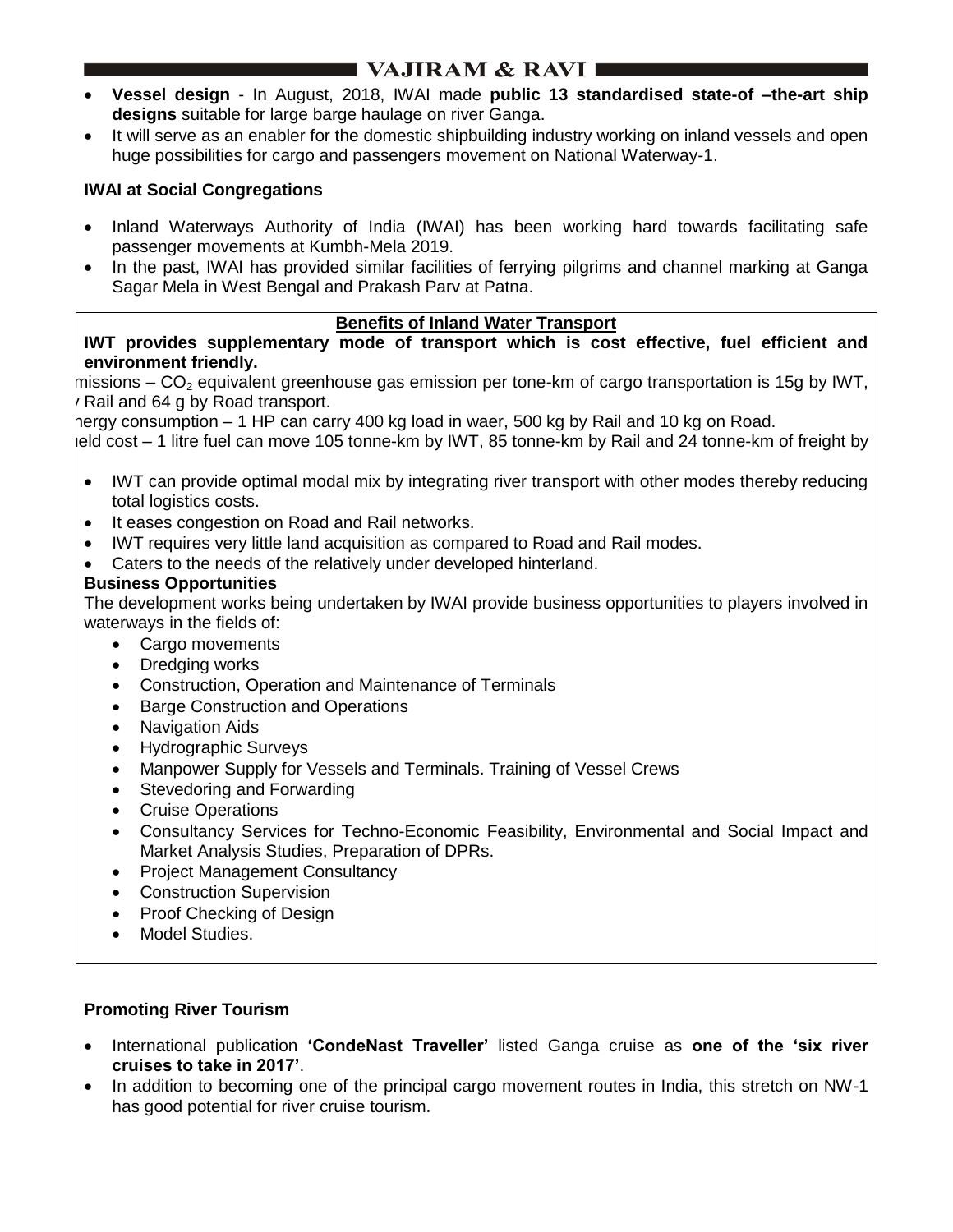#### **Other National Waterways:**

#### **I. National Waterway-2**

River Brahmaputra from Bangladesh Border to Sadiya (891 km) was declared as National Waterway -2 in 1988.

#### **II. Indo-Bangladesh Protocol Route**

Day to day protocol permissions are issued by IWAI to barges to sail in the designated port of cells in India and Bangladesh. The Protocol was first signed in 1972 and is presently valide up to  $05<sup>th</sup>$  June 2020.

**III.** NW-3 has been fully developed for commercial navigation, while NW-4 and NW-5 are being developed with infrastructure of Inland Waterways.

Development of 8 new National Waterways taken up during 2017-18 as:

- **Gandak River** has been declared as **National Waterway – 37**. It is located from *Bhaisaslotal Barrage near Triveni Ghat to Hajipur in Bihar and Uttar Pradesh*.
- **Rupnarayan River** has been declared as **National Waterway – 86**. It is located from Pratappur to Geonkhali in West Bengal.
- **Alappuzha – Kottayam – Athirampuzha** canal has been declared as **National Waterway – 9**. It is located from Boat jetty, Alappuzha to Athirampuzha market in Kerala.
- **Sundarbans Waterways** has been declared as **National Waterway -97** in West Bengal.
- **Barak River** as NW 16.
- **Cumberjua Canal** (**NW27**) –Confluence of Cumberjua and Zuari rivers near Cortalim ferry terminal to confluence of Cumberjua and Mandovi rivers near Sao Martias Vidhan Parishad.
- **Mandovi River (NW68)**: Bridge at Usgaon to confluence of Mandovi River with Arabian Sea at Reis Magos.
- **Zuari River (NW111**) Sanvordem Bridge to Mormogao Port.

### **Achievements of Major Ports**

Some of the major policy and procedural steps and achievements in the recent past are:

- A new Special Purpose Vehicle, namely **Indian Port Rail Corporation Ltd**. has been set up as a public limited company to undertake last mile rail connectivity projects in major ports.
- Average Turn-Round Time, Which was 82.28 hrs during 2016-17, came down to 64.43 hrs.
- Average Output per Ship Berthday improved to 15333 tonnes during 2017-18.

## **Shyama Prasad Mukherjee Rurban Mission (SPMRM)**

"Shyama Prasad Mukherjee Rurban Mission (SPMRM)" was launched on February 22, 2016. The aim of the Mission was to **develop rural growth clusters** in all States and Union Territories (UTs) so that overall development in the region can be triggered. These clusters are to provide economic activities, developing skill and local entrepreneurship and providing infrastructure amenities.

## **National Heritage City Development and Augmentation Yojana (HRIDAY)**

The Ministry of **Housing and Urban Affairs**, Government of India, launched **the National Heritage City Development and Augmentation Yojana (HRIDAY)** scheme on January 21, 2015, with a focus on holistic development of heritage cities. The main objective of HRIDAY is to **preserve character city and facilitate inclusive heritage linked urban development** by exploring various avenues including involving private sector.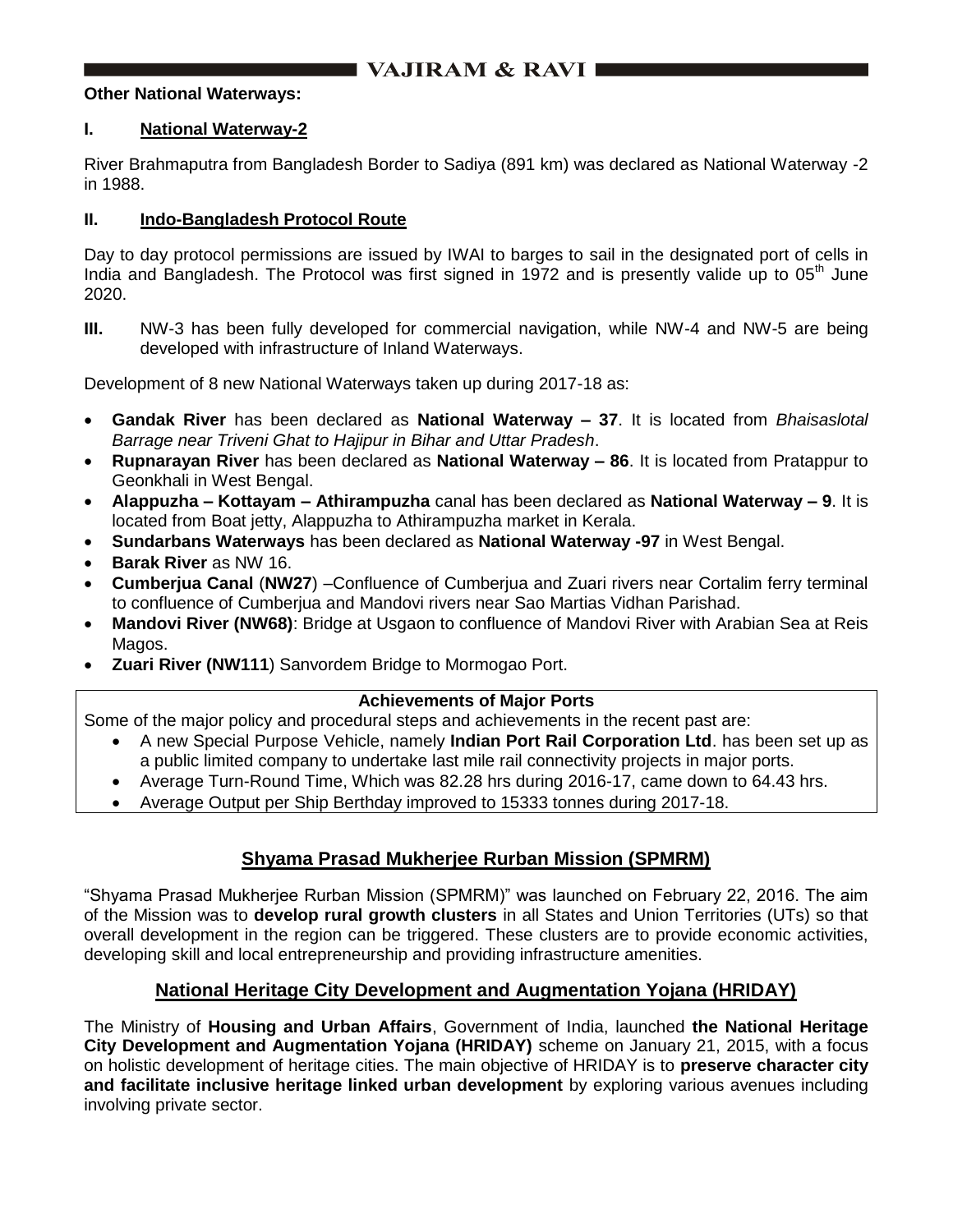# I VAJIRAM & RAVI I

## **Atal Mission for Rejuvenation and Urban Transformation (AMRUT)**

The Government of India launched the **Atal Mission for Rejuvenation and Urban Transformation (AMRUT)** with the aim of *providing basic civic amenities like water supply, sewerage, urban transport, parks as to improve the quality of life for all especially the poor and the disadvantaged*. The focus of the Mission is **on infrastructure creation** that has a direct link to provision of better services to the citizen.

The purpose of "AMRUT" mission is to:

- (i) ensure that every household has access to a tap with assured supply of water and sewerage connection
- (ii) (ii) increase the amenity value of cities by developing greenery and well maintained open spaces e.g. parks and
- (iii) (iii) reduce pollution by switching to public transport or constructing facilities for non-motorized transport e.g., walking and cycling.

# **UDAN – Giving New Meaning to Air Connectivity**

- The Union Government's flagship regional connectivity scheme, UDAN has become an important means for making low cost flying available to people in smaller Indian cities.
- The scheme has brought **first time air connectivity to people of 35 tier-II and tier-iii cities** (as on December 2018).
- Since the last 10 years, air traffic has grown three folds in India and it has the potential to be among the global top three nations in terms of domestic and international passenger traffic.
- In 2016 Government of India launched **National Civil Aviation Policy (NCAP)** to provide an ecosystem for the harmonized growth of various aviation subsectors like airlines, airports, cargo, etc.
- The policy envisions **creating an eco-system to make flying affordable for the masses** and to enable 30 crore domestic ticketing by 2022 and 50 crore by 2027, and international ticketing to increase to 20 crores by 2027.

### **Making Air Travel Convenient**

- **UDAN (Ude Desh Ka Aam Naagrik)** is a fulcrum under NCAP to make air travel convenient and affordable for the common man in small cities, and through this, push regional growth. Currently, 70 per cent of air traffic in the country caters only to the metros.
- UDAN addresses the **challenges relating to the issue of lack of infrastructure and affordability** by upgrading the airports and **cutting down on the cost** of operations by extending **various incentives to airlines** and thus making air tickets affordable.
- The scheme provides for revival and upgradation of existing airstrips in small cities where UDAN operations would happen. To reduce the costs of operations for airlines, concessions from Centre, States and airport operators are extended.

### *Salient Features of RCS-UDAN*

- The Regional Connectivity Scheme-UDAN intends to enable **air operations on unserved routes** connecting regional areas, **promote balanced regional growth** and make flying affordable for the masses.
- RCS-UDAN is a **demand driven scheme** where the interested airlines and helicopter operators are selected through competitive bidding process.
- The selected airline operator of RCS-UDAN would have to provide **a minimum of 9 and a maximum of 40 RCS seats** on the RCS flight for operations through fixed wing aircraft. **Al**l **seats upto 13 passengers** for helicopters will be considered as RCS seats.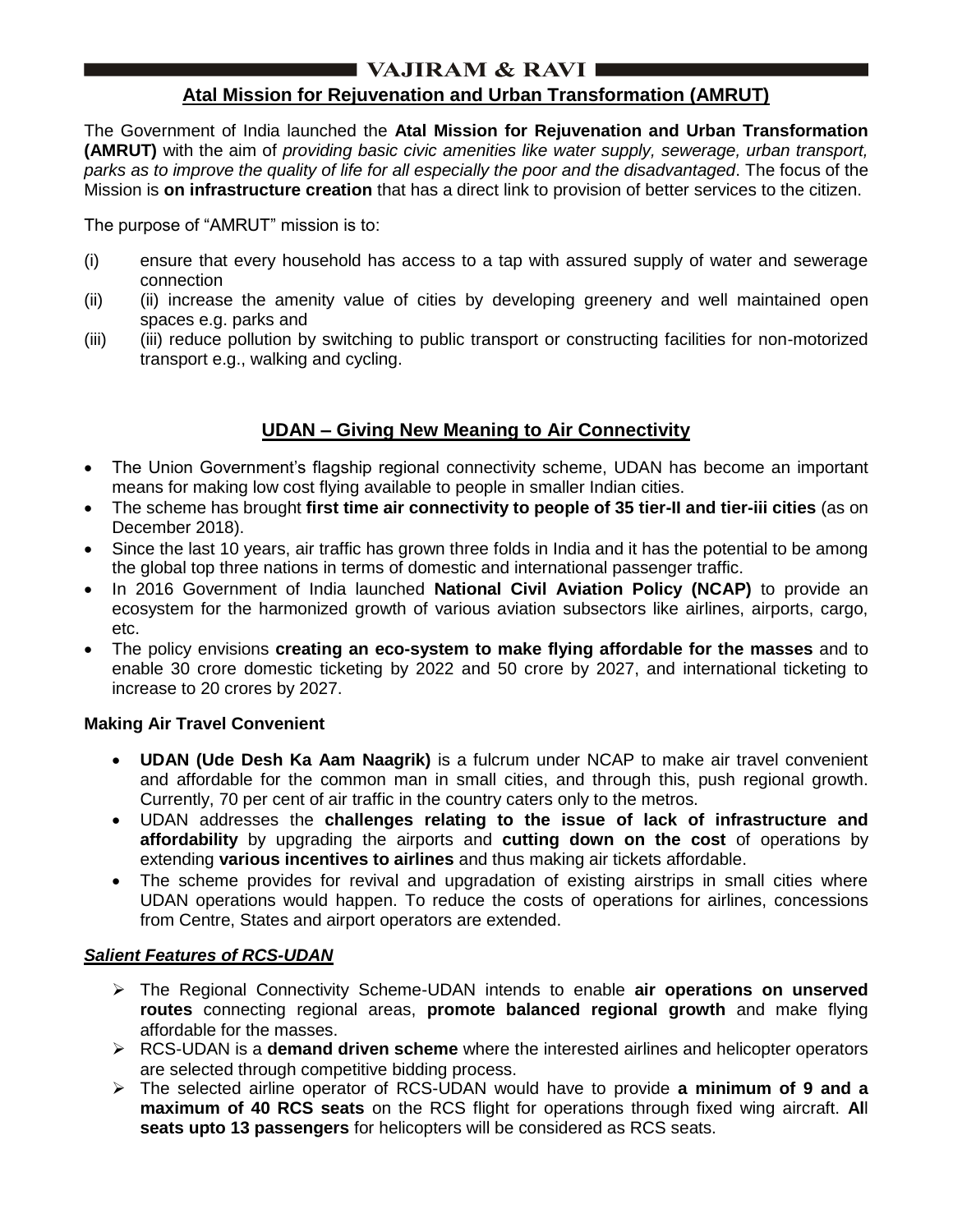# **VAJIRAM & RAVI**

- $\triangleright$  The fare for one hour journey of approximately 500 km on a fixed wing aircraft or for a 30 minute journey on a helicopter would be approximately Rs. 2,500, with proportionate pricing for routes of different stage length/flight duration.
- $\triangleright$  On RCS route, the minimum frequency would be three and maximum of seven departures per week in other than priority areas.

| UDAN - A Win - Win for All Stakeholders                               |                                                                                                 |
|-----------------------------------------------------------------------|-------------------------------------------------------------------------------------------------|
| <b>Citizens</b>                                                       | <b>Airlines</b>                                                                                 |
| Connectivity<br>$\bullet$<br>Affordability                            | Incumbents: creation of new feeder routes;<br>$\bullet$<br>bringing new passengers to aviation. |
| Jobs                                                                  | Startups: new opportunities to create<br>scalable business models as regional<br>airlines.      |
| <b>National Government</b>                                            | <b>Airport Operator</b>                                                                         |
| Jumpstarting the regional aviation market.<br>$\bullet$               | <b>Expansion opportunities</b>                                                                  |
| Metcalfe law: power of a network increases<br>as new nodes are added. | More passengers for existing air-ports                                                          |
| <b>Regions</b>                                                        | <b>Original equipment manufactures (OEMs)</b>                                                   |
| More trade and commerce.                                              | India is expected to move from 450 to                                                           |
| Tourism circuits                                                      | 1,200 aircrafts in a decade                                                                     |
| Development of remote areas                                           | Growth of domestic manufactures, India as<br>$\bullet$<br>an export hub.                        |

### **Challenges:**

- Preparedness of airports, readliness of airlines and involvement of State Government are very important.
- Civil aviation sector is highly regulated due to its sensitive nature. **Licensing of airports is a tedious process**.
- Implementation challenges not only involve monitoring and assisting for revival of airports but also facilitation for obtaining Air operator permits for selected airlines and helicopter operators under the scheme.
- Few small operators who have bid under UDAN are facing teething problems due to their limited capacities.
- It is imperative for UDAN to work with small airlines which have potential to take the regional scheme to remote areas.
- Availability of qualified crew is also a major challenges for airlines and significant efforts are needed to create a pool of skilled professionals.
- Safety and security are paramount and the operations have to comply with required regulations. To address these challenges, the implementation mechanism needs to be strengthened. Airport Authority of India (AAI) is providing necessary support to State Governments in developing the airports, documentation for licensing, etc.

### **Conclusion:**

- Today, airports like **Nanded in Maharashtra and vidyanagar in Karnataka** have become shining example under UDAN.
- Plans are already affot to take the Regional Connectivity Scheme (RCS) for tourist destinations and expanding the scheme for international routes based on the requests from the State Governments.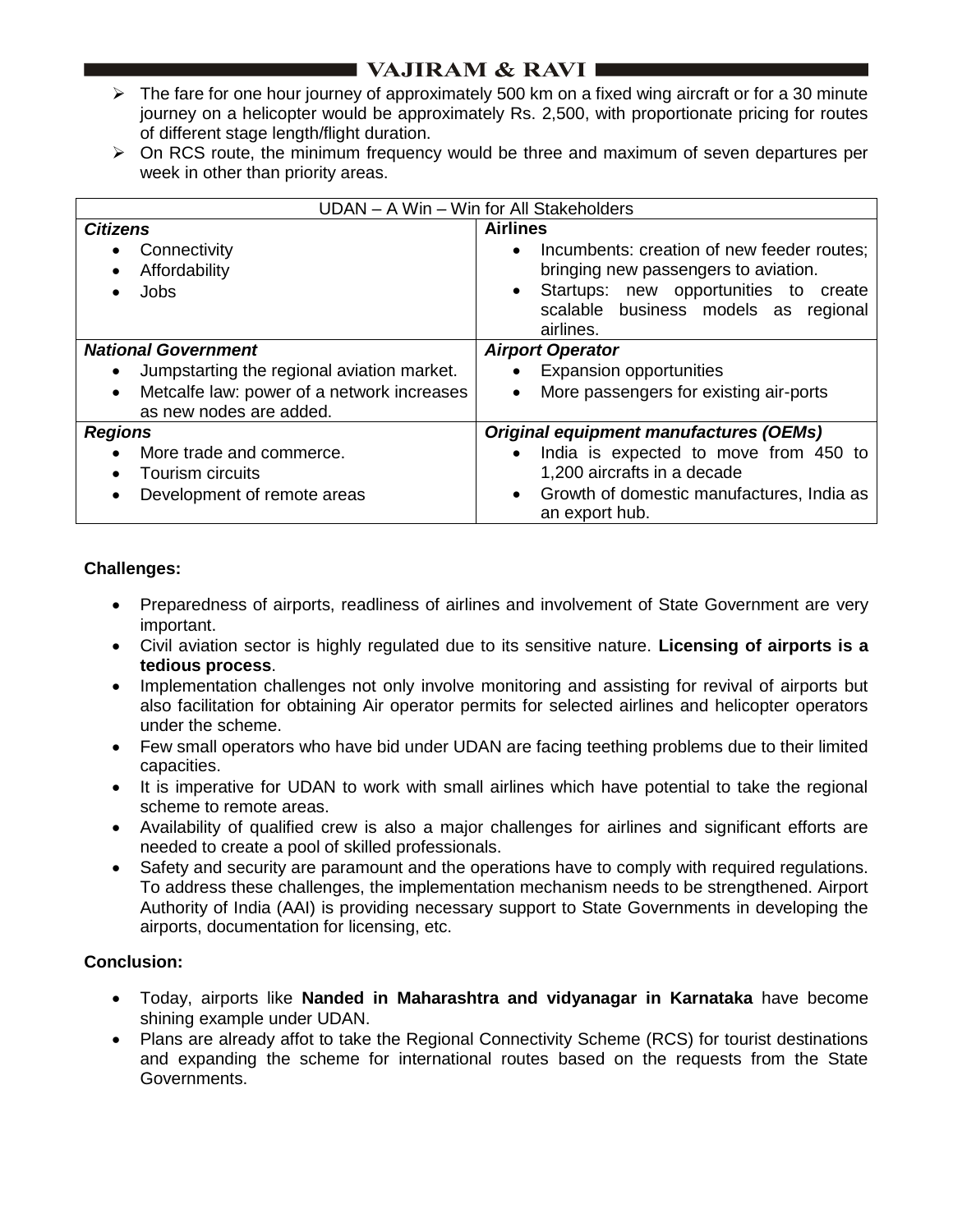## I VAJIRAM & RAVI I

### **Transforming Connectivity: Indian Railways on the Go**

- Indian Railways, the **third largest railway network** in the world, has, in the past few years, undergone transformational changes to expand is reach.
- The railways maintain a *gigantic network of 63,000 kms* and run 22,000 trains to transport 1.50 million passengers daily.
- The Railways are now connecting India at a faster pace with a 59 per cent increase in the average speed of commissioning new lines from 4.1 km (2009-14) per day to 6.53 kms per day (2014-18).

### **Connecting the Seven Sisters**

- In the North East, **rail connectivity has come to all the Seven Sister States** of Assam, Meghalaya, Nagaland, Tripura, Mizoram, Manipur and Arunachal Pradesh.
- The **Bogibeel Bridge**, the longest Rail-cum-Road Bridge of the country running 4.94 km in length across river Brahmaputra near Dibrugarth in Assam has been commissioned, connecting Assam and Arunachal Pradesh.
- India's **tallest bridge** with pier height of 141 m is being constructed on **Irang River at Noney in Tamenglong district**, Manipur as part of the Jiribam-Tupul-Imphal new line, a marvel of railway engineering. Its height will be *almost equal to two Qutub Minars combined.*

## **Capacity Augmentation**

- The railways launched **two Dedicated Freight Corridor** (DFCs) projects, Eastern and Western Dedicated Freight Corridors for the purpose.
- It would lead to a fundamental change in reduction in unit cost of transportation, smaller organization and management cost, with higher efficiency and lower energy consumption.
- To overcome the problem of congestion and over-saturation of routes, doubling of tracks and laying of additional lines has been going on.

## **Speeding up Electrification**

- To reduce dependence on imported diesel fuel and carbon emission, Indian Railways have embarked upon a major programme to **speed up electrification of railway lines**.
- **Electric traction accounts for just 37 per cent** of the total energy expenses of Indian Railways.
- Through electrification, Indian Railways is likely to save Rs, 13,510 crore per annum in fuel bills and the same will improve its finances.
- Electrification will reduce the use of imported fossil fuels thereby improving energy security to the nation.
- 100 per cent electrification will provide **seamless train operation** by eliminating detention of trains due to change in traction from diesel to electric and vice versa.
- It will help Railways in enhancing line capacity due to higher speed and higher haulage capacity of electric locomotives. There will be improved signaling systems, which will lead to enhanced safety in train operations.

## **Ensuring Safety**

- To ensure connectivity with safety, the railways created the **Rashtriya Rail Sanraksh Kosh (RRSK)** a dedicated fund for safety projects during 2017-18, for clearing the backlog of critical safety related works.
- Safety has been accorded priority and consequential train accidents **reduced to 62 per cent** from 118 in 2013-14 to 73 in 2017-18.
- It had been decided to **completely stop the manufacture of ICF Coaches** from 1<sup>st</sup> April 2018 and shift to **safer Linke Hofmann Busch (LHB) design** coaches having anti-climbing features.
- The railways signaling system is being completely modernized.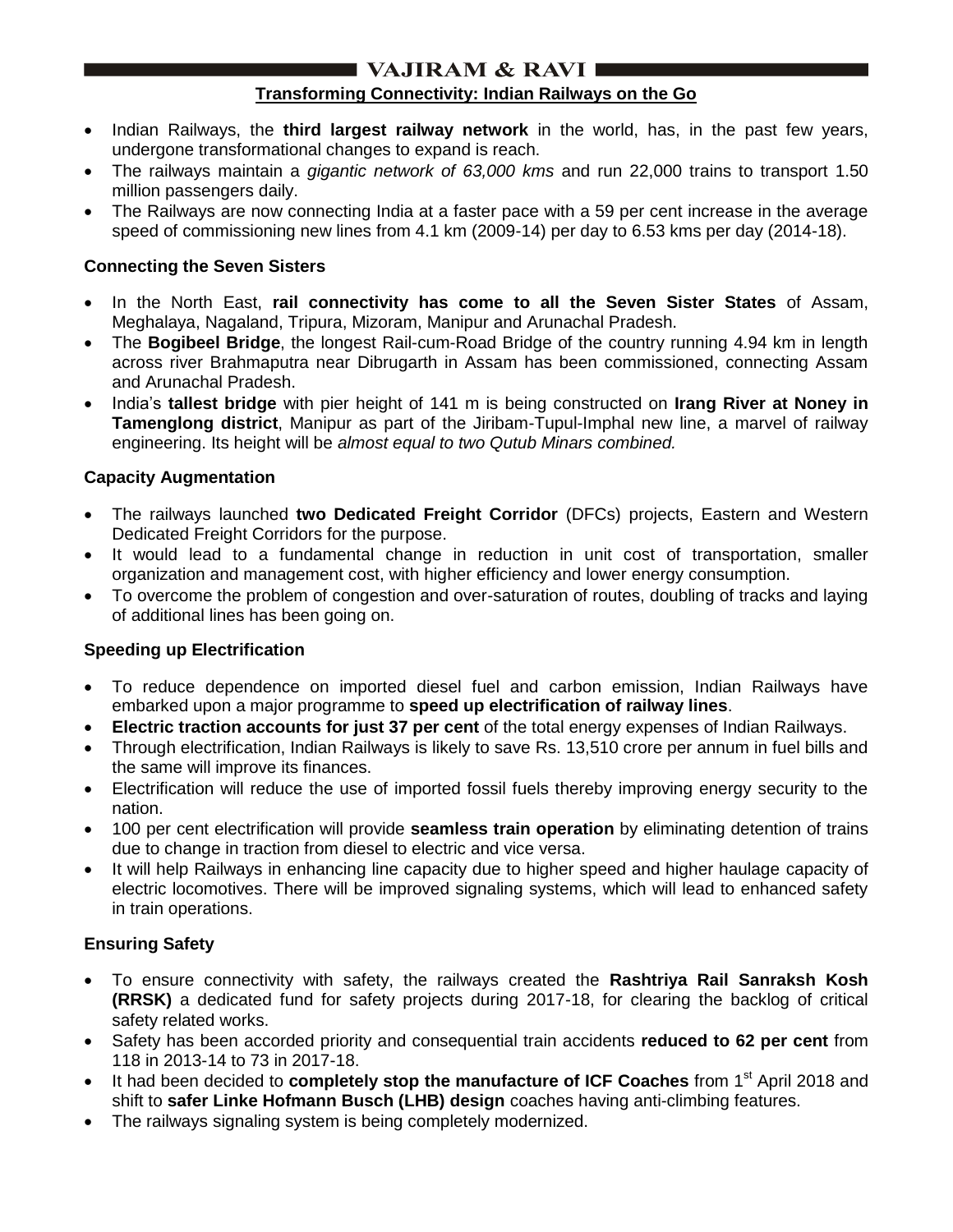# $\blacksquare$  VAJIRAM & RAVI $\blacksquare$

 Responding to the problem of accidents at unmanned level crossings, the Governments has planned to remove or man all unmanned level crossings on Broad Gauge.

## **Offering Better Services**

- To make the railways smart, for punctuality, instead of the stationmaster recording the time, **data loggers have been put at interchange points** which would be computer generated. The Step has already improved punctuality to 73-74 per cent.
- Indian Railways is working **on putting a GPS device on every locomotive** so that every train can be tracked on mobile phones knowing exactly where they are. Railways is reviewing to engage itself with artificial intelligence.
- Railways has also planned to make 6,000 railway stations Wi-Fi enabled.
- Railways is improving passenger services including a complete makeover of stations while **instilling local art and culture in the design**. Government has improved trains and coaches including launching the Tejas, Antyodaya and Humsafar trains.
- "Make in India" has been given a boost by indigenous manufacturing of Semi High Speed (160 Kmph) **self propelled Train 18**. Work has started on **Mumbai-Ahmedabad Bullet train project on Japanese mode**l.
- Decision has been taken to **transport empty containers and empty flat wagons** for private container rakes **at a discount of 25 per cent**.
- The move is likely to give a thrust to movement of empty containers by rail towards ports to return as loaded, thus profiting Indian Railway with higher container share.

## **Connected North East: Building Pan India Ties**

- The North East is connected to the rest of the country through **Siliguri Corridor**, popularly known as the chicken neck area in North West Bengals. It is flanked by Nepal and Bangladesh.
- The region accounts for **3.78 per cent of India"s population** and **covers 7.98 per cent** of its total geographical area. Its contribution to national **GDP is 2.5 per cent.**
- The region is strategically important for India both for its **geographical location and its resources** and shares about **5,437 km of international boundaries with Bangladesh, Bhutan, China, Myanmar and Nepal**.
- Recognising the need to augment infrastructure in the region, the government of India has sanctioned projects for construction of road projects for over 12,000 kms.
- The projects are being executed by **National Highways & Infrastructure Development Corporation (NHIDCL)**.
- NHIDCL was incorporated on July 18, 2014 as a public sector undertaking under the Ministry of Road Transport and Highways.
- Special Accelerated Road Development Programme for the North-Eastern region (SARDP-NE) is another initiative of the government to fast-track infrastructure projects in the region.
- The government think tank NITI Aayog, advocating to develop the region by 2022-23 for enhanced trade, particularly for the export of products made in the NER, to the Association of Southeast Asian Nationa (ASEAN) region and other neighbouring countries (Bangladesh, Bhutan and Nepal), has stressed the need to fast-track highway projects.
- It said the projects like **Kaladan Multi-Modal Transit-Transport Project**, **the India-Myanmar-Thailand Trilateral Highway**, the 5 km road stretch between the border city of Zokhawthar in Mizoram and Rih in Myanmar need to be expedited besides improving "about 4,099 km in the North-East".

## **Indo Myanmar Connectivity**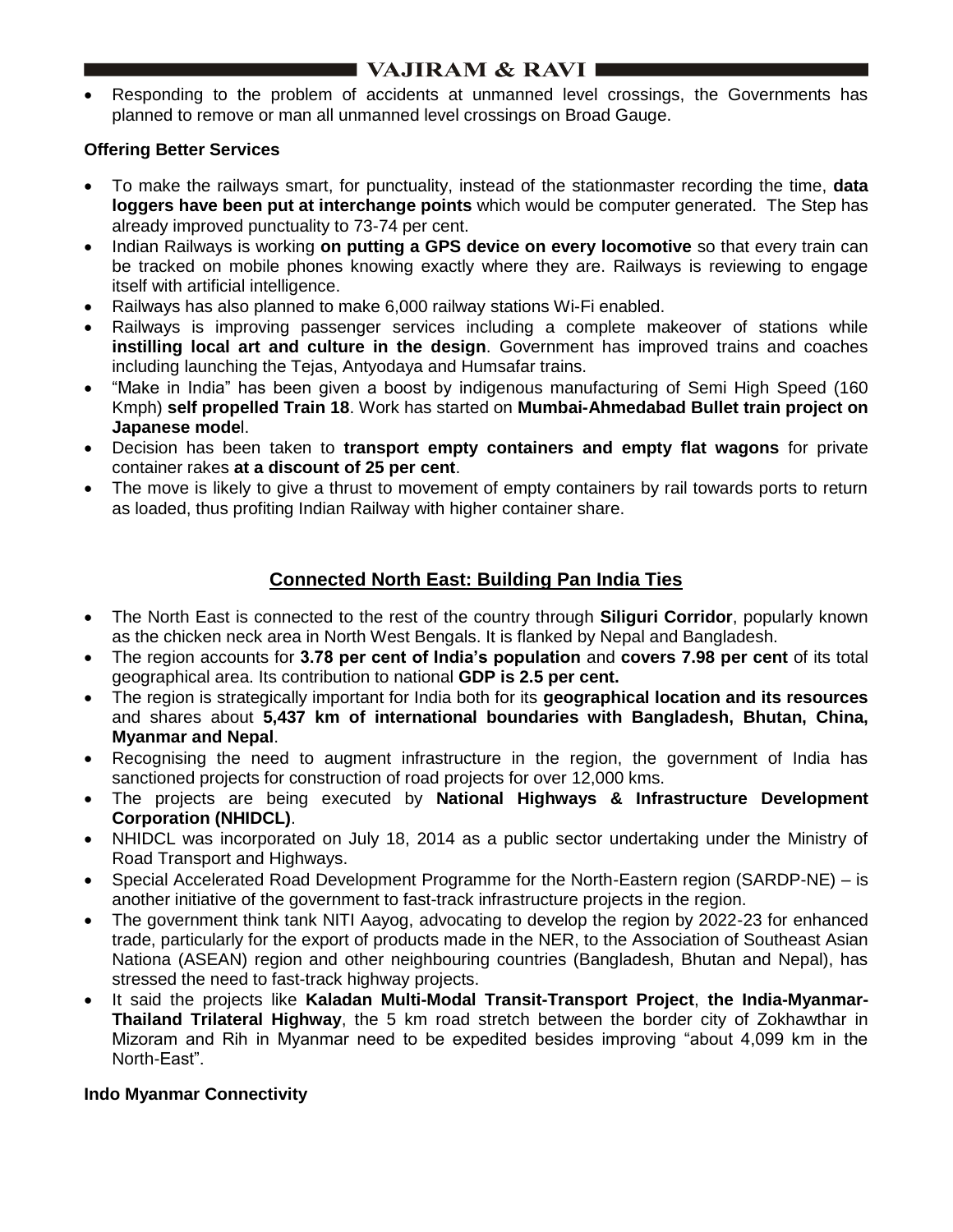# **I** VAJIRAM & RAVI **III**

- The upgradation of the Kalewa-Yagri stretch of the India-Myanmar-Thailand (IMT) Trilateral Highway is being executed by National Highways Authority of India.
- India and Myanmar are keen on bus service after operationalising the Land Border Crossing Agreement, which allows nationals from the two countries holding valid passport and visa to cross over without requiring special permission.
- In addition to other programmes, the Center has approved a scheme named **North East Special Infrastructure Development Scheme (NESIDS)**, a 100 per cent Central Sector Scheme to be implemented till March 202

## **Affordable Housing: Taking Centre Stage**

- The quality of a nation's infrastructure is a critical index of its economic vitality. Reliable transportation, clean water, and safe deposit of wastes are basic elements of a civilized society and a productive economy.
- The importance of infrastructure for sustained economic development is well recognized.
- **Physical infrastructure** covering transportation, power and communication through its *backward and forward linkages facilitates growth*, while **social infrastructure** including water supply, sanitation, sewage disposal, education and health, which are in the nature of primary services **have a direct impact on the quality of life**.
- With the Government permitting 100 per cent FDI in the road sector, several foreign companies have formed partnership with Indian player to capitalize on the sector, s growth.

## **Population Growth &Housing**

- Urban population in Indian may reach 600 million by 2031(over 50 per cent of the total population ), from 377 million in 2011 and the total number of cities is expected to rise to 87 (from 50 in 2011).
- Further, the urban share of the GDP is projected to increase to 75 per cent in 2031 from an estimated 62-63 per cent in 2009-2010 .
- Consequently, there is a dire need to.
- Address the current and anticipated future shortage of housing along with other infrastructure deficit prevalent in our urban centers.

## **Pradhan Mantri Awaas yojana (PMAY)- Housing for All 2022**

- While efforts to provide low-cost housing have been made for many years, the PMAY launched in 2015 provides urban housing a fresh impetus.
- The PMAY-Urban (PMAY-U) **subsumes all the previous urban housing schemes** and aims at "Housing for All" to be achieved by the year 2022. Housing shortage of 20 million is envisaged to be addressed through the PMAY-U.
- The mission has four components:

## **A. In situ slum redevelopment (ISSR):**

This uses land as resource. The scheme aims to provide houses to eligible slum dwellers by redeveloping the existing slums on public / private land. A grant of INR 1 Lac per house is provided by the Central Government.

### **B. Affordable housing in partnership (AHP):**

This aims to provide financial assistance to private developers to boost private participation in affordable housing projects; Central assistance is provided at the rate of INR 1.5 Lac pre EWS house in private projects where at least 35 per cent of the houses are constructed for the EWS category.

### **C. Credit-linked subsidy scheme (CLSS):**

This scheme facilitates easy institutional credit to EWS, LIG and MIG household for the purchase of homes with interest subsidy credited upfront to the borrower's account routed through primary lending institutions (PLIs).

### **D. Beneficiary-led construction or enhancement (BLC):**

This scheme involves central assistance of INR 1.5 lakh per family for new construction or extension of existing houses for the EWS/LIG.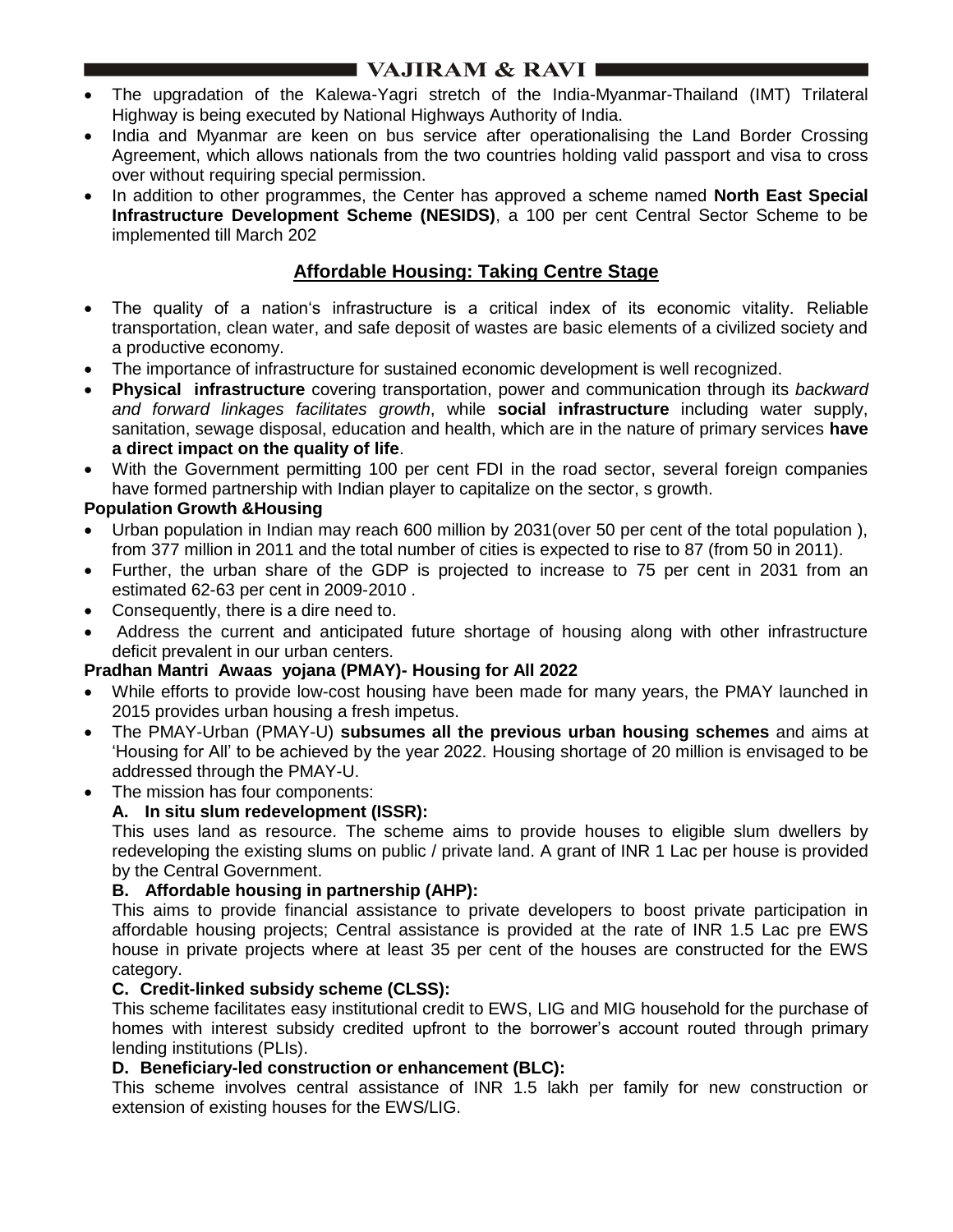# **NAJIRAM & RAVI IN**

#### **Urban Housing Initiatives**

- PMAY **scheme is converged with other schemes** to ensure houses have a toilet, Saubhagya Yojana electricity connection, Ujjwala Yojana LPG gas connection, access to drinking water and Jan Dhan Banking facilities, etc.
- The **union Budget 2017-18 announced** a number of measures to boost affordable housing:
	- Affordable Housing has been given **Infrastructure status**.
	- $\triangleright$  One crore rural houses will be created by 2019.
	- Real estate developers to **get tax relief on unsold stock** as liability to pay capital gains will arise only in the year a project is completed.
	- $\triangleright$  Instead of Built up area of 30 and 60 sq meter, the carpet area of 30 and 60 sq meters will be applicable for affordable housing.
	- $\triangleright$  Holding period for capital gains tax for immovable property reduced from 3 years to 2 years.
	- $\triangleright$  Tax break of 1 year post receipt of the completion certificate, for the unsold stock.
- There is another **push to low cost housing** through Pradhan Mantri Awas Yojana (PMAY).
- Under the scheme, government has announced that an **interest rate of only 4 per cent would be charged on loans above Rs 12 lakh.** The government has also extended the time of completion of such projects from 3 years to 5 years. Thus, more projects will now be eligible for profit-linked income tax exemptions.
- Affordable housing finance is estimated to be a Rs. 6 lakh crore business opportunity by 2022, by when the Government seeks to achieve housing for all citizens.
- Due to the big push from PMAY to create housing for all, a new group of **Affordable Housing Finance Companies** has emerged, which is now serving low-income, urban informal customers using an innovation pioneered in India-field-based credit assessment.

### **National Youth Parliament Festival 2019 Launched**

The National Youth Parliament Festival 2019 was launched on  $12<sup>th</sup>$  January 2019 by the Minister of State IC) for Youth Affairs and Sports thereby beginning the celebration of the National Youth Day 2019.

It is to provide a chance to the youth to brainstorm about new India and to find ways and chalk out plans to realize our resolves before 2022.

National Youth Parliament Festival 2019 is organized on the theme of "Be The Voice of New India" and "Find solutions and contribute to policy". Youth in the age bracket of 18-25 years are invited to participate in the District Youth Parliament.

## **First Central University in India, Focusing Solely on Sports Education**

National Sports University, Manipur was set up in 2018. The University is presently functional from its temporary campus at the Khuman Lampark Sports Complex of Imphal.

University – with four schools

- o School of Sports Science and Sports Medicine
- o School of Sports Management and Technology
- o School of Sports Education
- o School of Interdisciplinary Studies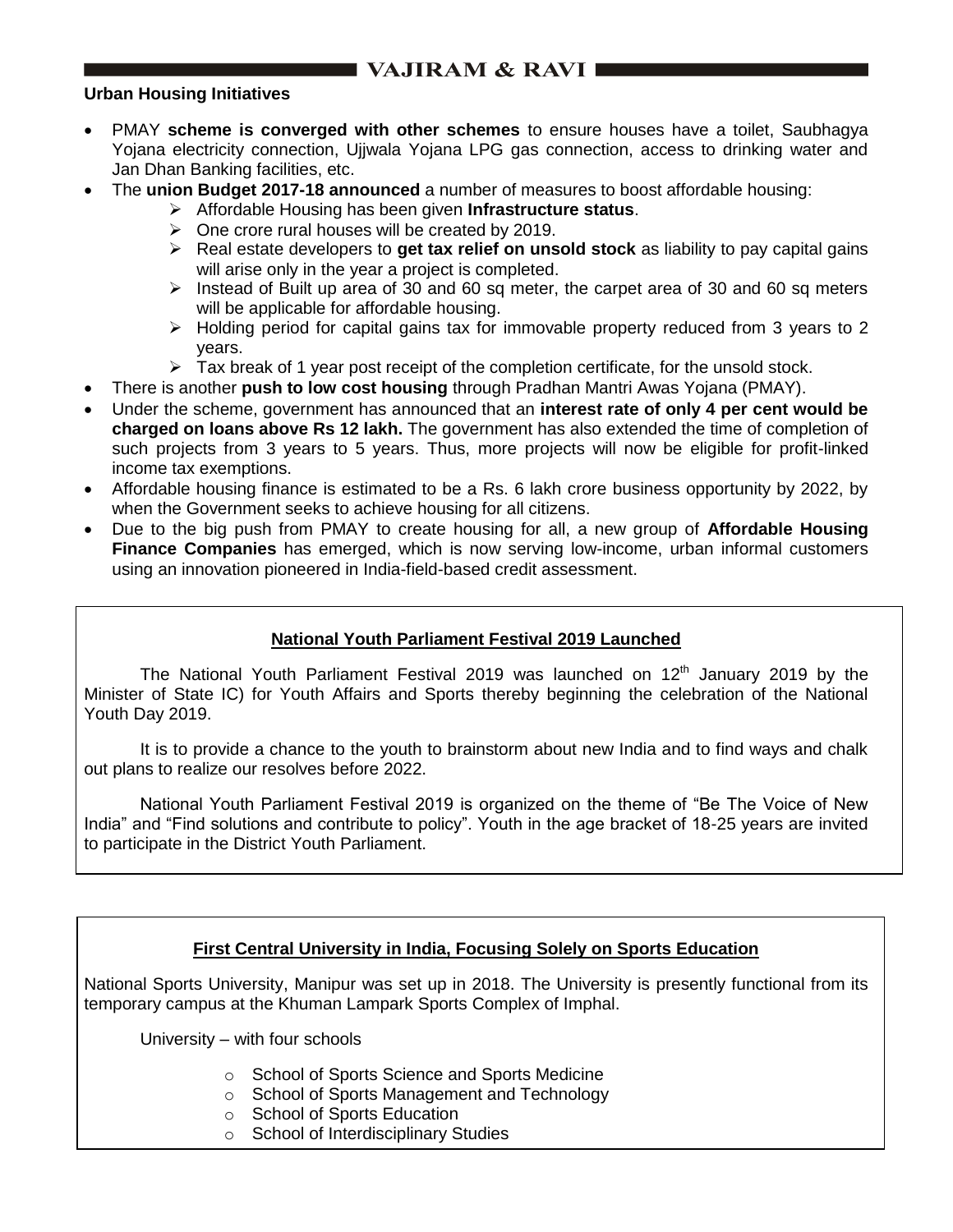# I VAJIRAM & RAVI

## **Creating Adequate Infrastructure in Health Care**

Health infrastructure is an important indicator for understanding the health care policy and welfare mechanism in a country.

#### **Health Indicators for India:**

- India has systematically improved health conditions. **Life expectancy** has doubled from 32 years in 1947 to **66.8 years** at present.
- **Infant Mortality Rate (IMR)** has fallen to 50 per thousand live births.
- Further, it is estimated that public funding accounts for only 22 per cent of the expenses on healthcare in India. Most of the remaining 78 per cent of private expenditure is out of pocket expense.

### **Healthcare Structure in India:**

- Indian healthcare delivery system is categorized into **two major components** public and private.
- The Government i.e. public healthcare system comprises limited secondary and tertiary care institutions in key cities and focuses on providing basic healthcare facilities in the form of Primary Healthcare centres (PHCs) in rural areas.
- The private sector provides majority of secondary, tertiary and quaternary care institutions with a major concentration in metros, tier I and tier II cities.
- Medical education infrastructure in India has shown rapid growth during the last 20 years. The country has 476 medical colleges, 313 colleges for BDS courses and 249 colleges which conduct MDS courses.

### **Towards Universal Access to Health Care**

- India's **National Health Policy, 2017** envisions the goal of attaining highest possible level of health and well-being for all at all ages through a preventive and promotive health care orientation in all development policies.
- It also talks about universal access to good quality health care services without financial hardship to the citizens, Under health related Sustainable Development Goal (SDG) no. 3 (Good Health and Well-Being), a commitment towards global effort to eradicate disease, strengthen treatment and healthcare, and address new and emerging health issues has been pronounced.

### **Major Government Initiatives**

- Government of India launched **Pradhan Mantri Jan Arogya Yojana** (PMJAY), to provide health insurance worth Rs. 500,000 to over 100 million families every year.
- In August 2018, the Government of India has approved **Ayushman Bharat**-National Health Protection Mission as a centrally Sponsored Scheme.
- **A. Pradhan Mantri Swasthya Suraksha Yojana (PMSSY)**
- It has the objectives of correcting regional imbalances in the availability of affordable/reliable tertiary healthcare services and also to augment facilities for quality medical education in the country.
- PMSSY has two components:
	- (i) Setting up of AIIMS like institutions
	- (ii) Upgradation of Government Medical College Institutions.
- **Six AIIMS-like institutions**, one each in the States of Bihar (Patna), Chhattisgarh (Raipur), Madhya Pradesh (Bhopal), Orissa (Bhuvneswar), Rajasthan (Jodhpur) and Uttranchal (Rishikesh) have been set-up under the PMSSY scheme.